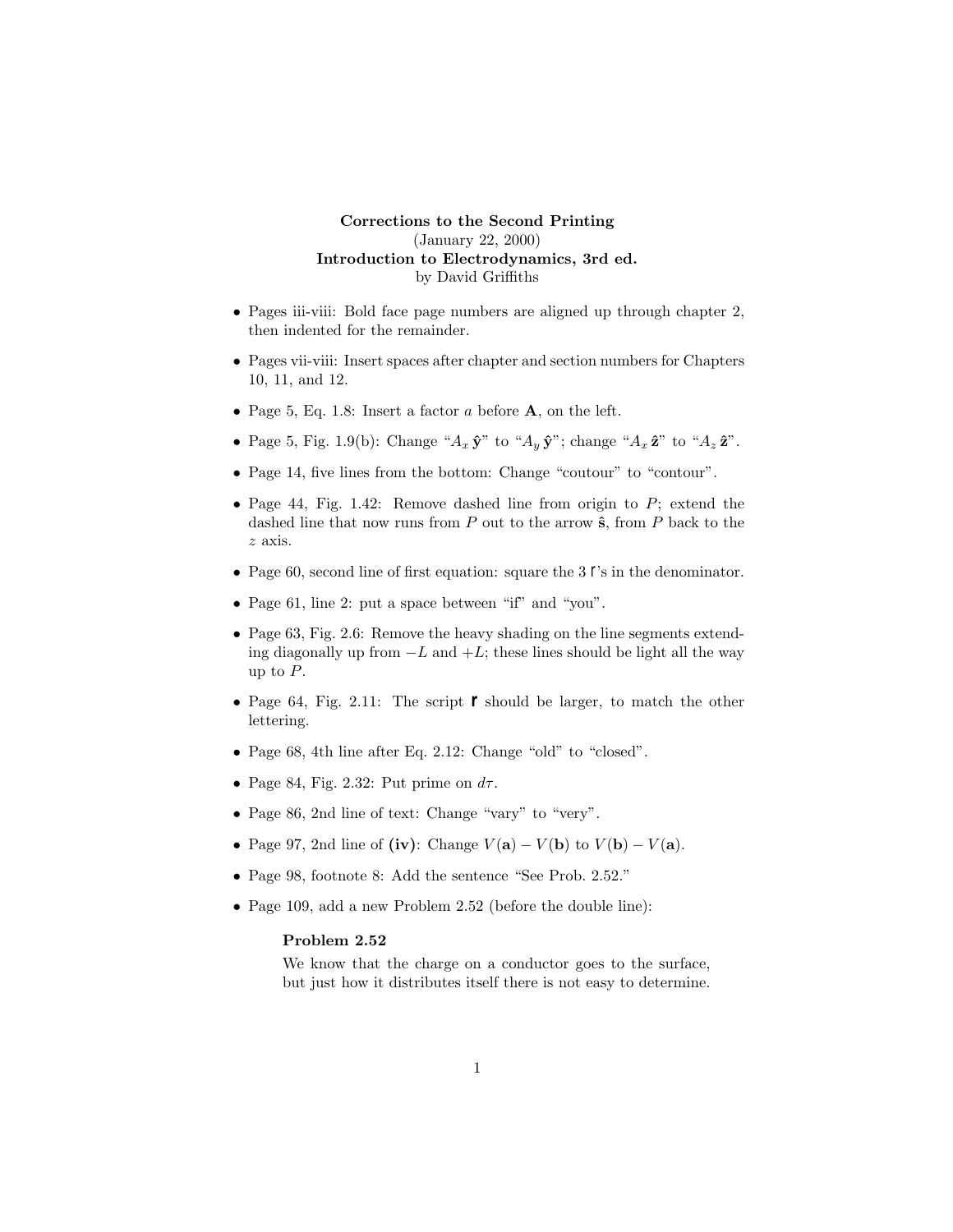One famous example in which the surface charge density can be calculated explicitly is the ellipsoid:

$$
\frac{x^2}{a^2} + \frac{y^2}{b^2} + \frac{z^2}{c^2} = 1.
$$

In this case  $11$ 

$$
\sigma = \frac{Q}{4\pi abc} \left(\frac{x^2}{a^4} + \frac{y^2}{b^4} + \frac{z^2}{c^4}\right)^{-1/2},\tag{2.57}
$$

where *Q* is the total charge. By choosing appropriate values for  $a, b$ , and  $c$ , obtain (from Eq. 2.57): (a) the net (both sides) surface charge density  $\sigma(r)$  on a circular disk of radius *R*; (b) the net surface charge density  $\sigma(x)$  on an infinite conducting "ribbon" in the  $xy$  plane, which straddles the  $y$  axis from  $x =$  $-a$  to  $x = a$  (let  $\Lambda$  be the total charge per unit length of ribbon); (c) the net charge per unit length  $\lambda(x)$  on a conducting "needle", running from  $x = -a$  to  $x = a$ . In each case, sketch the graph of your result.

<sup>11</sup>For the derivation (which is a real *tour de force*) see W. R. Smythe, *Static and Dynamic Electricity,* 3rd ed. (New York: Hemisphere, 1989), Sect. 5.02.

- Page 113, last line in item 1: Change "be" to "been".
- Page 123, unnumbered equation above Eq. 3.11: Change " $\sigma(R)$ " to " $\sigma(r)$ ".
- Page 123, Eq. 3.11: The upper limit of the second integral is  $\infty$ , not  $\pi$ .
- Page 140, two lines after Eq. 3.69: Change "In" to "It".
- Page 140, footnote 10, last line: Change "add" to "odd".
- Page 157, Prob. 3.41(a): In the displayed equation,  $\hat{\eta}$  should be  $\hat{\gamma}$ , and in the following line *r* should be bold.
- Page 159, footnote 13: "107" should be light face.
- Page 167, Eq. 4.11: Change "=" to "=".
- Page 168, Eq. 4.12: Change "=" to "=".
- Page 194, Fig. 4.30: Indicate the distance between the plates by putting the letter *d* (perhaps with a double arrow showing that it goes from the top of the bottom plate to the bottom of the top plate) just to the left of the tail of the arrow labelled *x*.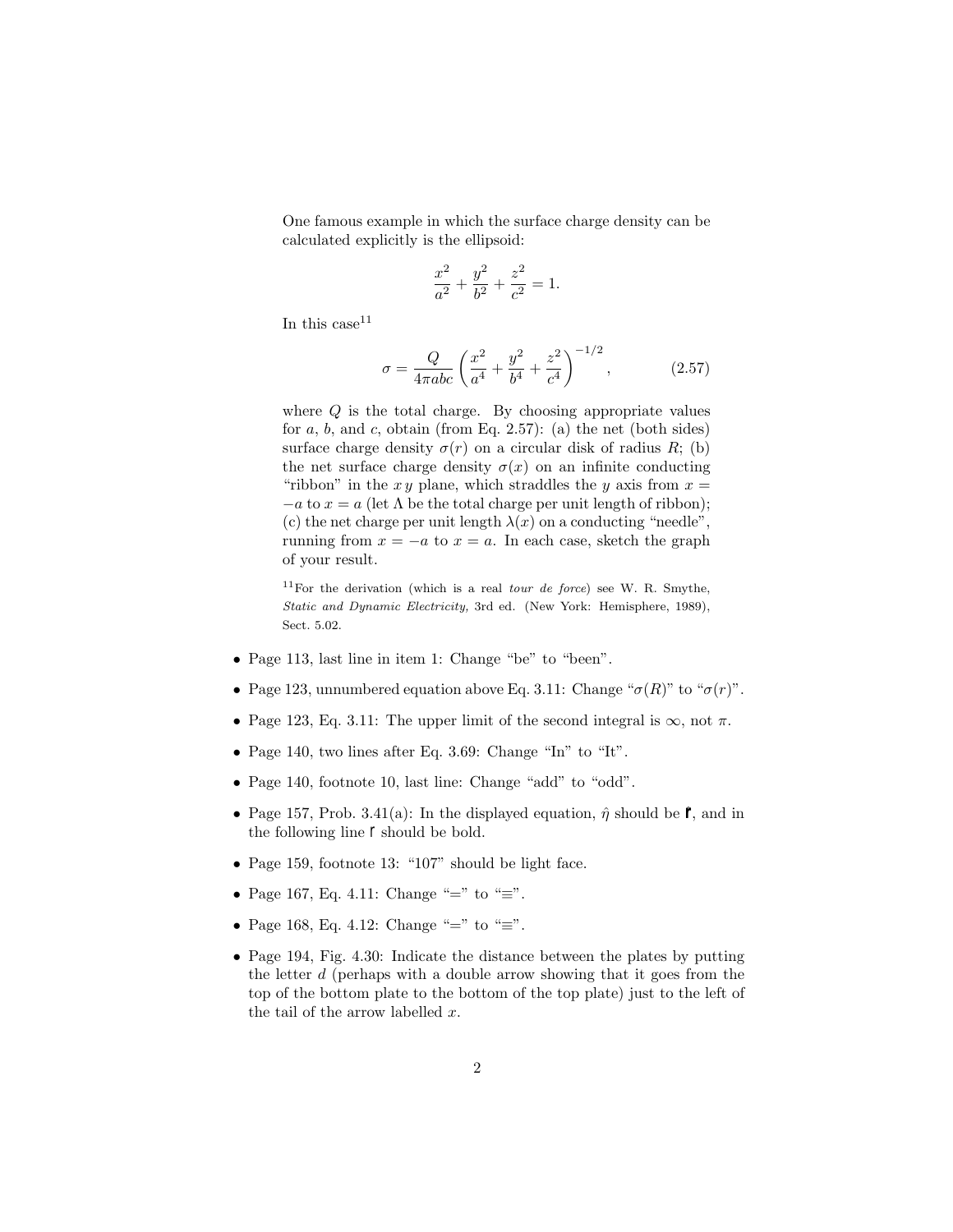- Page 195, Eqs. 4.62, 4.65, and the unnumbered one above 4.65: Change *a* to *w* (same letter as in Fig. 4.30).
- Page 229, first line after item 4: Change "latter" to "last of these" (but only if it can be done simply).
- Page 239, Prob. 5.24: Insert the word "works" at the end of the first sentence (right after the equation).
- Page 256, fourth line down: Remove hyphen in "*z*-direction".
- Page 256, Figs. 6.2(a) and (b): Indicate that the magnetic field points in the  $z$  direction, by putting (to the upper left) a **B** and a short arrow pointing up.
- Page 271, line 2: Change "whereas" to "so".
- Page 275, first line of text: Remove the word "a".
- Page 289, Eq. 7.6: Put parentheses around the factor multiplying **E**.
- Page 314, third line: Change "and" to "any".
- Page 351, Eq. 8.15: *V* should be V.
- Page 363, Prob. 8.15, last equation: P should be bold face and match *℘* in Eq. 8.30 on page 355.
- Page 367, Prob. 9.1: In the second line, change "*f*<sup>3</sup> and *f*4" to "*f*<sup>4</sup> and  $f_5$ ".
- Page 379, Fig. 9.10: Right edge of second dark lobe should be hidden by third light lobe.
- Page 396, Eq. 9.139(ii): Insert "= 0" before the comma.
- Page 398, line 5: The little circle should be directly above the A:  $\AA$ .
- Page 440, line above Eq. 10.70: Change  $r^2$  to  $v^2$ .
- Page 482, Prob. 12.1: Right after the sentence "Let  $S$  be an inertial reference system." insert the sentence: "Use Galileo's velocity addition rule."
- Page 511, Prob. 12.28: At the end of (a), insert the sentence "Assume all motion is along the *x* axis."
- Page 526, Figs. 12.35(a) and (b): Where the  $y_0$  and  $y$  axes pass behind the upper plate, make the line dashed.
- Page 527, Fig. 12.36: Make the *y* and *z* axes solid all the way, and the *x* axis solid as soon as it emerges from the puncture hole.